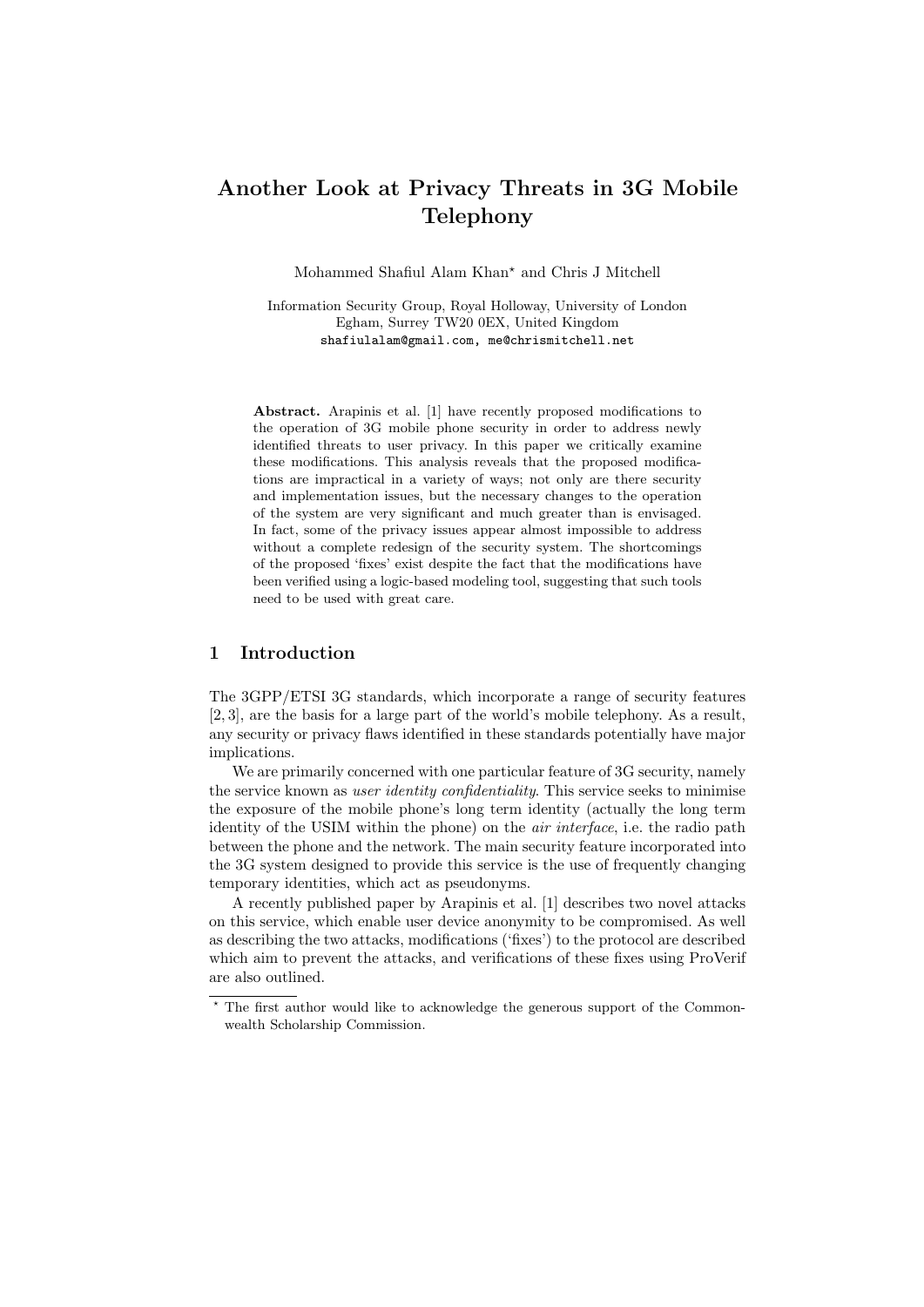This paper has the following main objectives. Firstly, the proposed fixes are re-examined, and are found to have significant shortcomings. Secondly, possible alternative approaches to some of the modifications are noted. Thirdly, it is argued that some of the weaknesses in user identity confidentiality are impossible to fix, meaning that making significant system changes to address some of them are unlikely to be worth the effort. Finally, conclusions are drawn about the effectiveness of tools such as ProVerif if not used with appropriate care, and in particular if used without a detailed understanding of the cryptographic primitives being used.

The remainder of the paper is structured as follows. In section 2 the key features of the 3G security architecture are briefly reviewed. The attacks of Arapinis et al. are then summarised in section 3, together with a description of their proposed fixes. Sections 4 and 5 provide an analysis of the 'fixes'. Finally, the findings of the paper are summarised and conclusions are drawn in section 6.

#### **2 Relevant 3G Security Features**

The purpose of this section is to introduce those 3G security features of relevance to this paper. Our description follows Niemi and Nyberg [3], and we use their notation.

#### **2.1 The AKA Protocol**

At the core of 3G air interface security is a mutual authentication and authenticated key establishment protocol known as AKA (Authentication and Key Agreement). This is regularly performed between the visited network and the mobile phone (the *user equipment (UE)*). It involves the network sending an *user authentication request* to the UE. The UE checks the validity of this request (thereby authenticating the network), and then sends a *user authentication response*. The network checks this response to authenticate the UE. As a result, if successful, the two parties have authenticated each other, and at the same time they establish two shared secret keys.

In order to participate in the protocol, the UE — in fact the User Subscriber Identity Module (USIM) installed inside the  $UE$  — must possess two values:

- **–** a long term secret key *K*, known only to the USIM and to the USIM's 'home network', and
- **–** a sequence number *SQN* maintained by both the USIM and the home network.

The key *K* never leaves the USIM, and the values of *K* and *SQN* are protected by the USIM's physical security features.

The 48-bit sequence number *SQN* is used to enable the UE to verify the 'freshness' of the user authentication request. More specifically, the request message contains two values: *RAND* and *AUTN*, where *RAND* is a 128-bit random number generated by the home network, and the 128-bit *AUTN* consists of the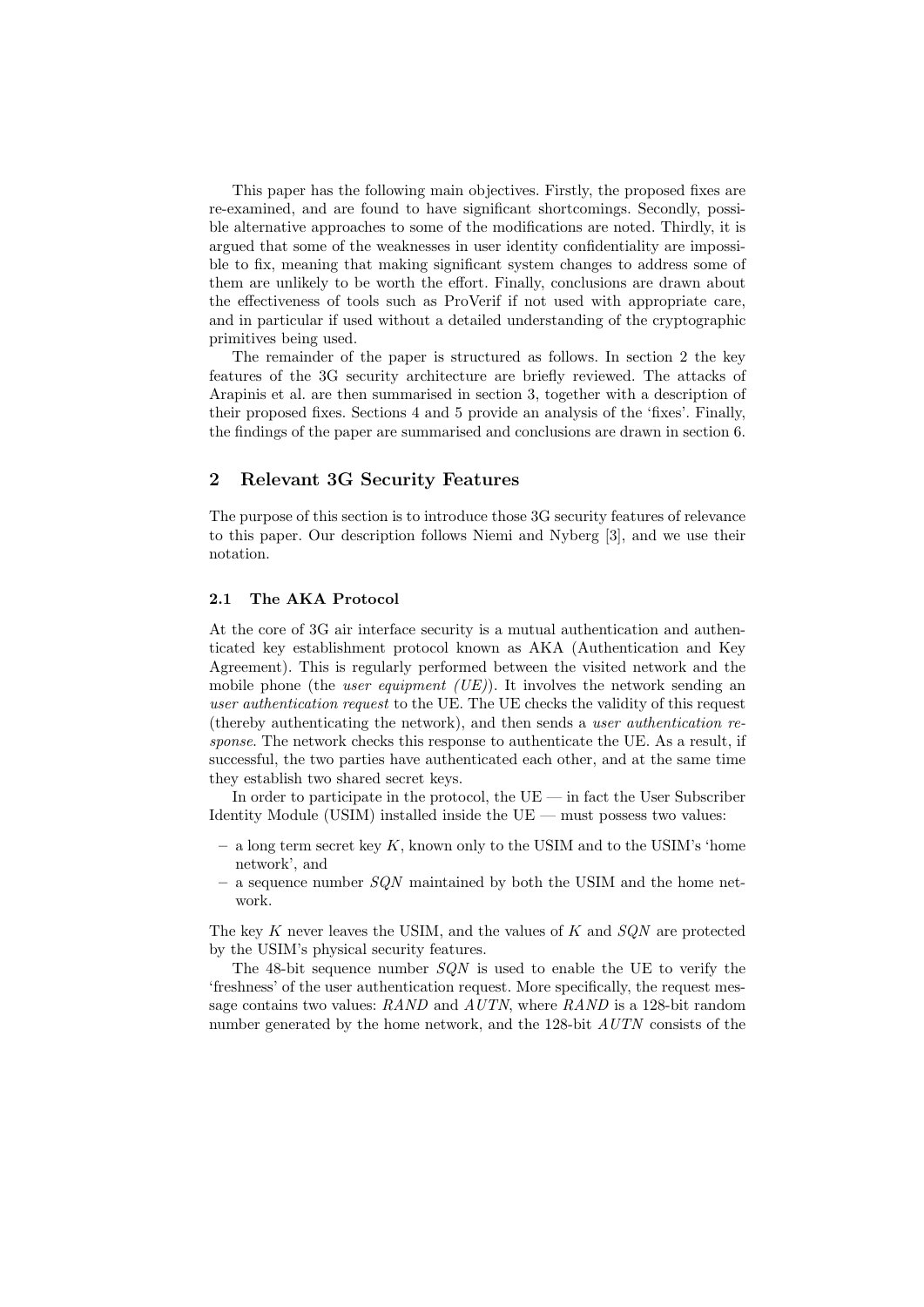concatenation of three values:  $SQN \oplus AK$  (48 bits),  $AMF$  (16 bits), and  $MAC$ (64 bits). The value *AMF* is not relevant to our discussions here, and we do not discuss it further. The *MAC* is a Message Authentication Code (or *tag*) computed as a function of *RAND*, *SQN*, *AMF*, and the long term secret key *K*, using a MAC algorithm known as *f* 1. The value *AK*, computed as a function of *K* and *RAND*, essentially functions as a means of encrypting *SQN* ; this is necessary since, if sent in cleartext, the *SQN* value would potentially compromise user identity confidentiality, given that the value of *SQN* is USIM-specific.

On receipt of these two values, the USIM uses the received *RAND*, along with its stored value of *K*, to regenerate the value of *AK*, which it can then use to recover *SQN* . It next uses its stored key *K*, together with the received values of *RAND* and *SQN*, in function *f*1 to regenerate the MAC value; if the newly computed value agrees with the value received in *AUTN* then the first stage of authentication has succeeded. The USIM next checks that *SQN* is a 'new' value; if so it updates its stored *SQN* value and the network has been authenticated.

If authentication succeeds, then the USIM computes another message authentication code, called *RES*, from *K* and *RAND* using another function *f* 2, and sends it to the network as part of the user authentication response. If this *RES* agrees with the value expected by the network then the UE is deemed authenticated.

We note that if the authentication process fails for some reason, then the UE sends an error code (a *Failure Case Code*) as part of an *Authentication failure report*, sent instead of a user authentication response ([2], section 6.3.6). In particular, distinct error codes are sent to indicate an incorrect *MAC* and an incorrect *SQN*, i.e. depending whether the authentication process fails at the first or second stage.

Finally observe that the security properties of the AKA protocol itself have been proven to hold  $[4]$  — the problems we consider here arise from exchanges not actually part of the AKA protocol. This makes clear the necessity to consider the entirety of a system if robust results about security and privacy are to be achieved.

#### **2.2 Session Keys**

As part of a successful AKA procedure, the network and the USIM generate a pair of session keys, known as *IK*, the *integrity key*, and *CK*, the *ciphering key*. Both these keys are a function of *K* and *RAND*. The USIM exports these two keys to the UE. The *IK* is used for integrity protection of signalling messages sent across the radio path, and the *CK* is used for encryption of data sent across the air interface, using a stream ciphering technique.

#### **2.3 User Identity Confidentiality**

As mentioned previously, user identity confidentiality is provided by the use of temporary identities. Every USIM has a unique *International Mobile Subscriber Identity (IMSI)*. If this was routinely sent across the network then the UE,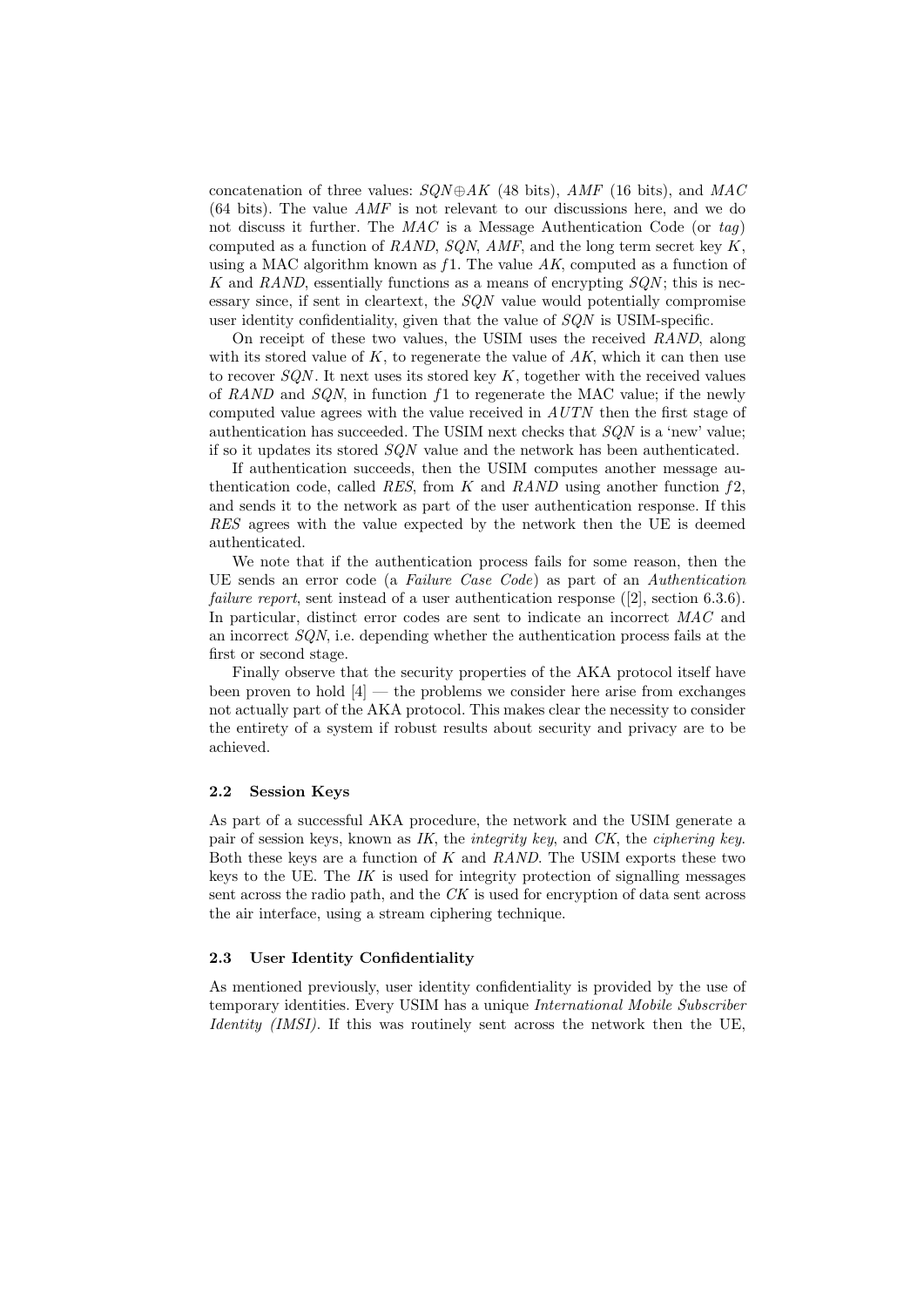and hence its owner, could be traced. As a result, every UE also possesses a *Temporary Mobile Subscriber Identifier (TMSI)* which is sent instead.

The value of the TMSI, which is chosen by the network the UE is visiting, is changed regularly. A new TMSI is sent by the network to the UE in encrypted form, protected using the *CK*.

## **3 Privacy Threats and Fixes**

#### **3.1 The Attacks**

Arapinis et al. [1] describe two apparently novel attacks that breach user identity confidentiality in 3G mobile telephony. These two threats operate as follows (for further details see [1]).

- **–** *IMSI paging attack*. This attack exploits a specific type of signalling message known as a *Paging* message (or, more formally, a PAGING TYPE 1 message — see 8.1.2 of ETSI TS 125 331 [5]). Such messages are sent from the network to all mobile devices in a particular area, and can contain either an IMSI or a TMSI. If a UE detects such a message containing its IMSI or its current TMSI then it responds with a message containing its current TMSI. Most importantly, paging messages are not integrity protected (see 6.5.1 of ETSI TS 133 102 [2]), and hence a malicious third party can introduce spurious paging messages into the network. This can be used to both detect the presence of a UE with a specific IMSI, and also to learn the current TMSI for this device. This poses a threat to mobile identity privacy.
- **–** *AKA error message attack*. This attack exploits the error messages incorporated into the AKA protocol, as described in section 2.1 above. Suppose an attacker has intercepted a genuine (*RAND*, *AUTN* ) pair sent to a particular UE. If these values are relayed to a specific UE, two possible outcomes will arise. If the recipient UE is the device to which the (*RAND*, *AUTN* ) pair was originally sent then it will respond with an Authentication failure report containing an error code indicating a failed *SQN*, i.e. to indicate that the pair has been received previously. Otherwise, the UE will respond with a failure report containing an error code indicating an incorrect MAC value. That is, the error code can be used to distinguish between UEs, and this is clearly another means of breaching user identity confidentiality.

#### **3.2 Observations**

We start by observing that the first threat, whilst apparently novel, is closely related to another threat to user identity privacy. As described in section 6.2 of ETSI TS 133 102 [2], 'when the user registers for the first time in a serving network, or when the serving network cannot retrieve the IMSI from the TMSI by which the user identifies itself on the radio path', the serving network must obtain the IMSI from the UE — this is performed using a *User identity request*/*User identity response* message pair, where the latter message contains the IMSI. 'This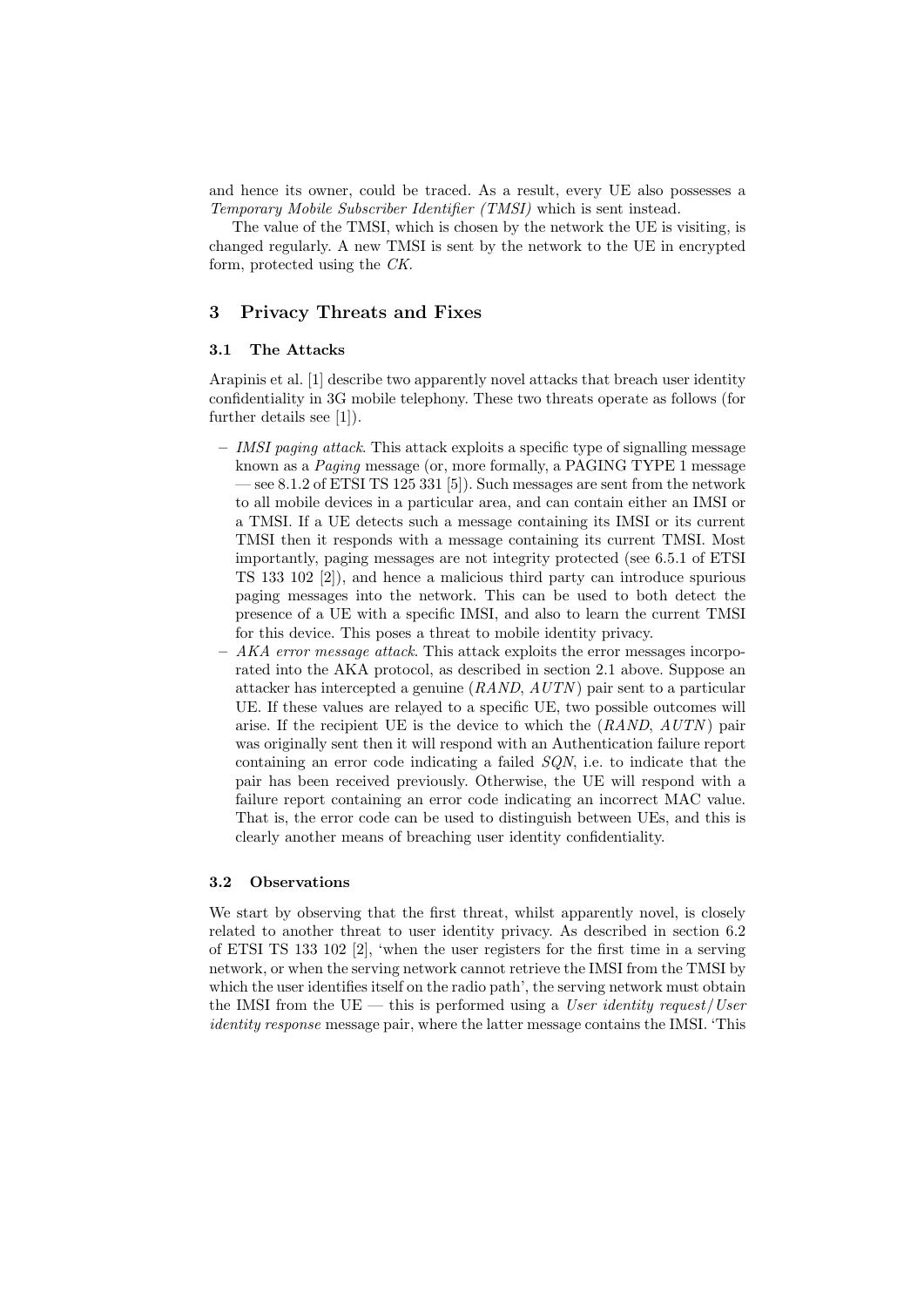represents a breach in the provision of user identity confidentiality'. This attack, called *user identity catching* (or *IMSI catching*), is further mentioned in A.1 of ETSI TS 121 133 [6], and is also noted by Arapinis et al. ([1], section 2.2).

Given that this attack exists, i.e. an active attacker can obtain the IMSI of any UE by impersonating the network, neither of the new attacks appear to significantly weaken the user privacy service any further. That is, neither of the new attacks appear to be any easier to launch than the IMSI catching attack in particular, they both require active impersonation of the network.

Most interestingly, the second attack seems to be an issue that has not previously been discussed in the literature. It is just one example of a very broad class of threats arising from poorly designed error messages that reveal information of value to an attacker — see, for example, Vaudenay [7].

#### **3.3 The Fixes**

As well as describing the two privacy issues, Arapinis et al. [1] give three separate modifications to the operation of 3G mobile telephony designed to fix the two newly identified problems as well as the well known user identity catching attack. We next briefly describe these proposed modifications.

**–** *Fixing the IMSI paging attack*. This modification is not described in complete detail ([1], section 5.2), and as a result some suppositions need to be made. It involves cryptographically protecting the paging message using a secret key *UK* known only to the network and the UE. Like the *CK* and *IK*, this additional key is generated as a function of the *RAND* and *K* during the AKA protocol.

The paging message format is modified to incorporate two additional fields, namely a sequence number *SQN* and a random challenge *CHALL*. It is not clear whether *SQN* is in the same 'series' as the *SQN* sent in the *AUTN* of whether this is a distinct sequence number used for this purpose only. This issue is discussed further in section 4 below.

The entire paging message is then encrypted using *UK*. However, the method of encryption is not specified. This issue is also discussed further in section 4 below.

Since this message is broadcast, it is received by all UEs currently attached to a base station. Each UE must use its current *UK* to decrypt the message. By some (unspecified) means the recipient UE decides whether the decrypted message is intended for it or not — Arapinis et al. simply state  $([1],$  section 5.2) that each UE 'has to decrypt and check all the received IMSI paging to determine if it is the recipient' (sic). If it is the intended recipient, then the UE checks the *SQN* against its stored value to verify its freshness (as in AKA). If it is fresh then the USIM updates its stored *SQN*, and sends a paging response containing the TMSI and the received value of *CHALL*; otherwise, if the freshness check fails, the paging message is ignored.

**–** *Fixing the AKA error message attack*. This fix involves leaving the 'normal' operation of AKA unchanged; the only modification is to require (asymmetric) encryption of authentication failure report messages, thereby hiding the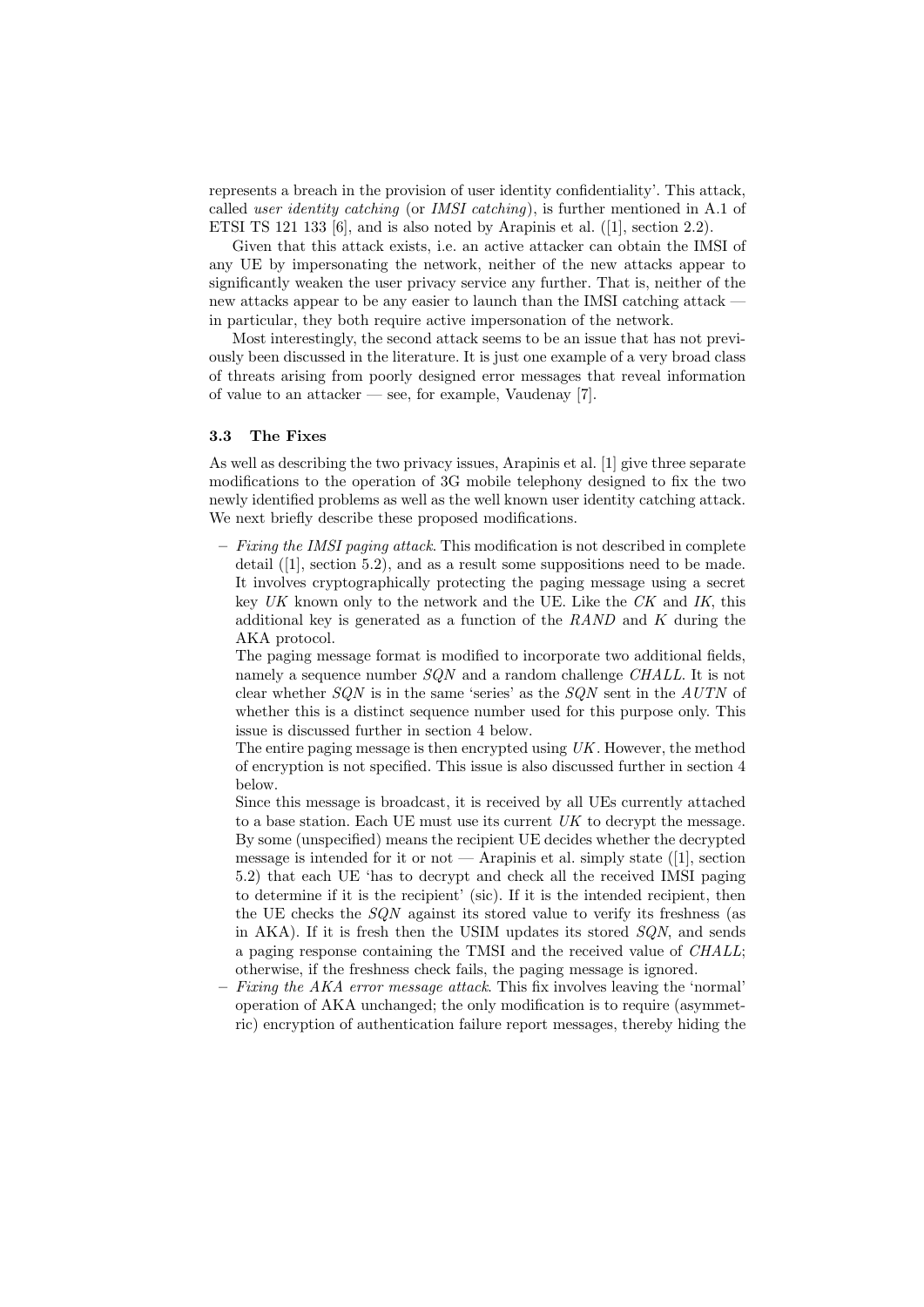nature of the embedded error message. This encryption is performed using a public encryption key belonging to the visited network. Providing a reliable copy of this key to the UE requires the pre-establishment of a Public Key Infrastructure (PKI) involving all the 3G network operators, in which each network operator has an asymmetric encryption key pair *and* a signature key pair. Each operator must use its private signature key to create a certificate for every other network's public encryption key. Every USIM must be equipped with the public signature verification key of the issuing (home) network.

In order for the UE to obtain a trusted copy of the appropriate public encryption key, the visited network must send a copy of a certificate for its public encryption key, signed using the private signature key of the USIM's home network (this could be achieved by modifying an existing signalling message or by introducing a new such message). The USIM exports its trusted copy of the public verification key of its home network to the phone, and the phone can use this to verify the certificate, thereby obtaining the required trusted public encryption key. The phone can perform the encryption of the failure report message, obviating the need for the USIM to perform any computationally complex asymmetric encryption operations.

A further modification to the failure report message is proposed by Arapinis et al. [1], namely to include the USIM's current value of *SQN* . This change is designed to enable resynchronisation of this value by the network, but is not explained further.

**–** *Fixing user identity catching*. Finally, Arapinis et al. [1] also propose modifying the procedure by which a UE identifies itself when first joining a network. They propose that the UE asymmetrically encrypts the User identity response message containing the IMSI. As in the previous modification, this encryption is performed using the public encryption key of the visited network.

## **4 IMSI Paging Re-Examined**

There are a number of significant issues with the fix proposed to mitigate IMSI paging attacks. We enumerate some of the most serious.

1. Introducing a new type of session key, i.e. the *UK*, has major ramifications. To see why we first need to consider some issues surrounding the use of AKA. The long term *K* is not passed to a visited network. Instead, the home network of the USIM will generate, on request, sets of *authentication vectors*, i.e. 5-tuples (*RAND*, *XRES*, *CK*, *IK*, *AUTN* ), which are passed to the visited network. Each 5-tuple contains a random *RAND* value and a distinct *SQN* value embedded in the *AUTN* . Note that several such 5-tuples will be passed to the visited network at the same time (to reduce the number of inter-network signalling messages), and the visited network must use them in the correct order, i.e. in ascending order of *SQN* values.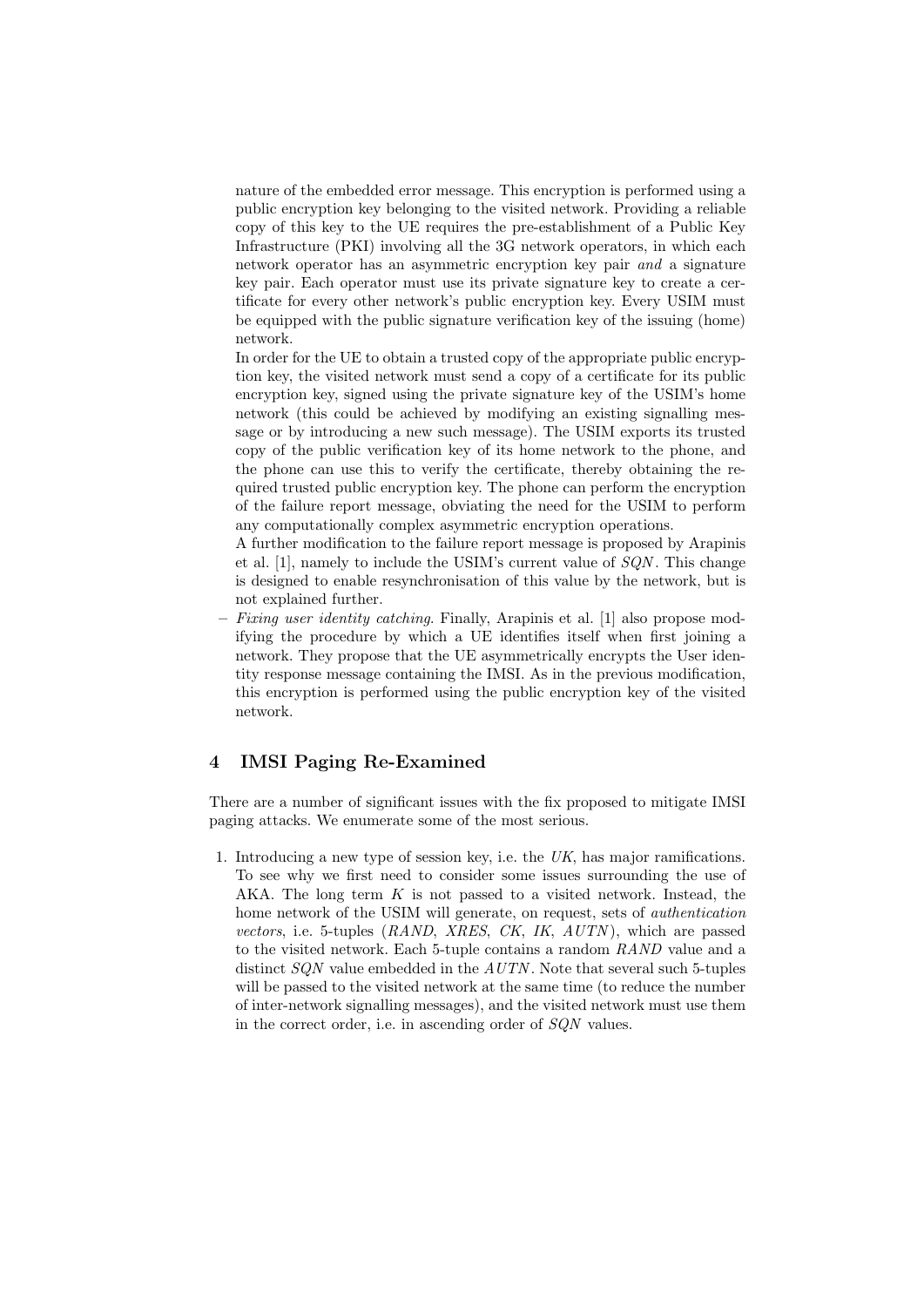When it wishes to authenticate a UE, the visited network sends the (*RAND*, *AUTN* ) pair from the 'next' authentication vector, and receives back *RES*, which it compares with the *XRES* value from the authentication vector (the 'expected value of *RES*) to authenticate the UE. Introducing an additional key type means that the authentication vectors will need to become 6-tuples to include the *UK* value, which will involve changing the formats of messages sent between networks (this is, in itself, a significant change).

- 2. As noted in section 3.3 above, there are two possible ways in which the *SQN* might be generated and managed. It could be generated and verified using the same mechanism as employed for the AKA protocol, or a separate sequence number scheme could be involved. Unfortunately, there are major implementation difficulties with both options.
	- (a) Using the same *SQN* values as are used in the AKA protocol is problematic. The visited network does not have a means of finding out these values, as they are not included in the authentication vectors sent to the visited network. Even if the current *SQN* value was sent as part of the authentication vector (which would affect the inter-network signalling infrastructure), two major problems remain. Firstly, if the visited network is permitted to generate new *SQN* values and have them accepted by the USIM, then this means that the visited network is able to modify the *SQN* value stored by the USIM. This could have the effect of invalidating any unused authentication vectors that the visited network retains for the UE. Secondly, giving the visited network the power to change the *SQN* value held by the USIM is a major change in the current trust model, and would give the visited network the power to deliberately or accidentally completely block the operation of the USIM by sending it a very large *SQN* value.
	- (b) Using a different *SQN* value also raises major issues, as there is no obvious mechanism to keep multiple networks aware of the current value of the *SQN* for a particular UE. This would require the home network to maintain the current value, and for visited networks to exchange messages with the home network to maintain synchronisation between the value held by the USIM and the home network.
- 3. The 'encryption' of the paging message appears to be intended to provide two distinct security services: (a) guarantees to the recipient regarding the origin and integrity of the message, and (b) confidentiality of the contents so that passive interceptors cannot observe the link between an IMSI and a TMSI. It is well known that simple encryption cannot guarantee property (a), especially if that means use of a stream cipher (see, for example, section 9.6.5 of Menezes, van Oorschot and Vanstone [8]). However, stream cipher encryption is the only encryption primitive available in the current 3G security architecture. Clearly what is really required is the application of an authenticated encryption technique [9], which would provide the necessary security guarantees. However, this is never made explicit by Arapinis et al. [1]. Their success in proving the security of the modification using ProVerif suggests that their input to ProVerif implicitly assumed the provision of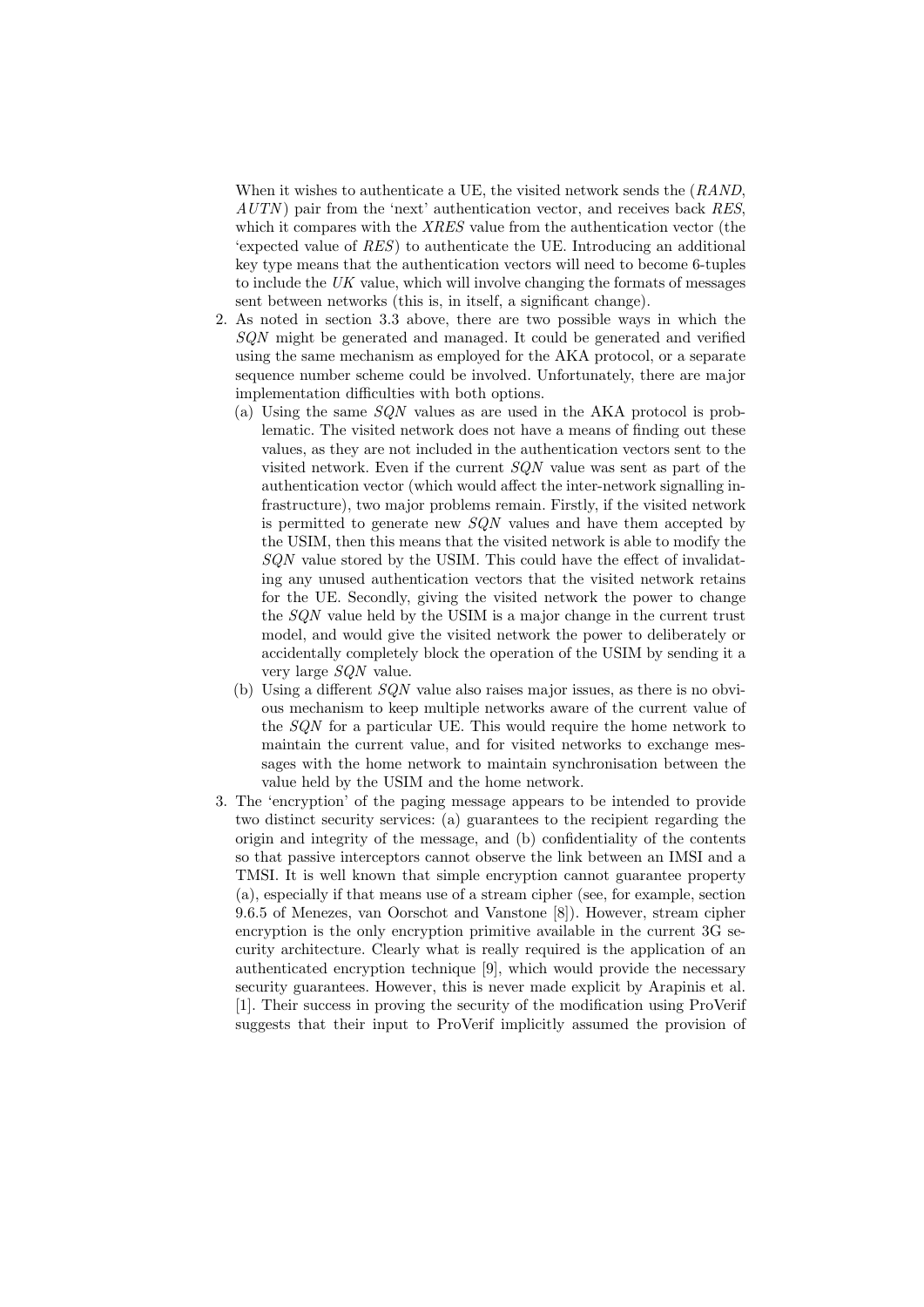properties (a) and (b), whereas their description of the necessary modifications to the system did not make these requirements explicit. This shows the danger of not carefully considering and making explicit all the properties of the cryptographic primitives being employed.

Of course, the visited network and UE share a pair of keys (*CK* and *IK*) designed explicitly for confidentiality and integrity protection of data and signalling messages. A much simpler solution, which achieves precisely the same objectives, would be to first encrypt the paging message using *CK* and then generate an accompanying MAC using *IK*. This would both achieve the security objectives and avoid the need to introduce an additional key type.

4. Finally, we note that, even if it could somehow be repaired, the fix imposes very significant burdens on the system. As stated by the authors (final sentence of 5.2 of [1]) the overheads of the proposed modification are non-trivial. This is because every UE that receives a paging message is required to decrypt it and somehow verify whether or not it is intended for them.

In conclusion, the number and seriousness of the issues identified with the fix, especially relating to the use of the *SQN* sequence number, suggest that it cannot work in practice. Moreover, finding an alternative fix without completely redesigning the 3G system appears highly problematic. As a result it would appear that accepting that user identity confidentiality is imperfect seems inevitable, a point we return to below.

# **5 Addressing the Error Message and Identity Catching Attacks**

In evaluating the fix proposed to address the AKA error message attack, we start by considering the practicality of introducing a brand new PKI. Whilst the required PKI is relatively small scale, involving only the network operators, introducing such a PKI would nevertheless involve significant changes to the operation of the system. In particular, over and above requiring changes to all phones, all USIMs and all networks, every USIM would need to be equipped with a public key, every network would need to exchange public keys and certificates with every other network, certificates (potentially quite large) would need to be routinely sent across the air interface, and the USIM would need to routinely transfer a public key to its host phone (across a smart card interface with a very limited data transfer capability). That is, whilst the PKI itself might be relatively small-scale, the changes to the air interface protocol to allow its use would require fundamental changes to the system infrastructure. It is not even clear how a phased deployment could be undertaken, and changing the entire system (including all mobile phones) at a single point in time is clearly infeasible.

It is interesting to note that the difficulty of providing robust identity privacy without asymmetric cryptography has long been known  $-$  see, for example, Mitchell ([10], section 4.1). Indeed, this point is also made by Arapinis et al.  $(1)$ , section 5.5) who make similar remarks. This suggests that modifications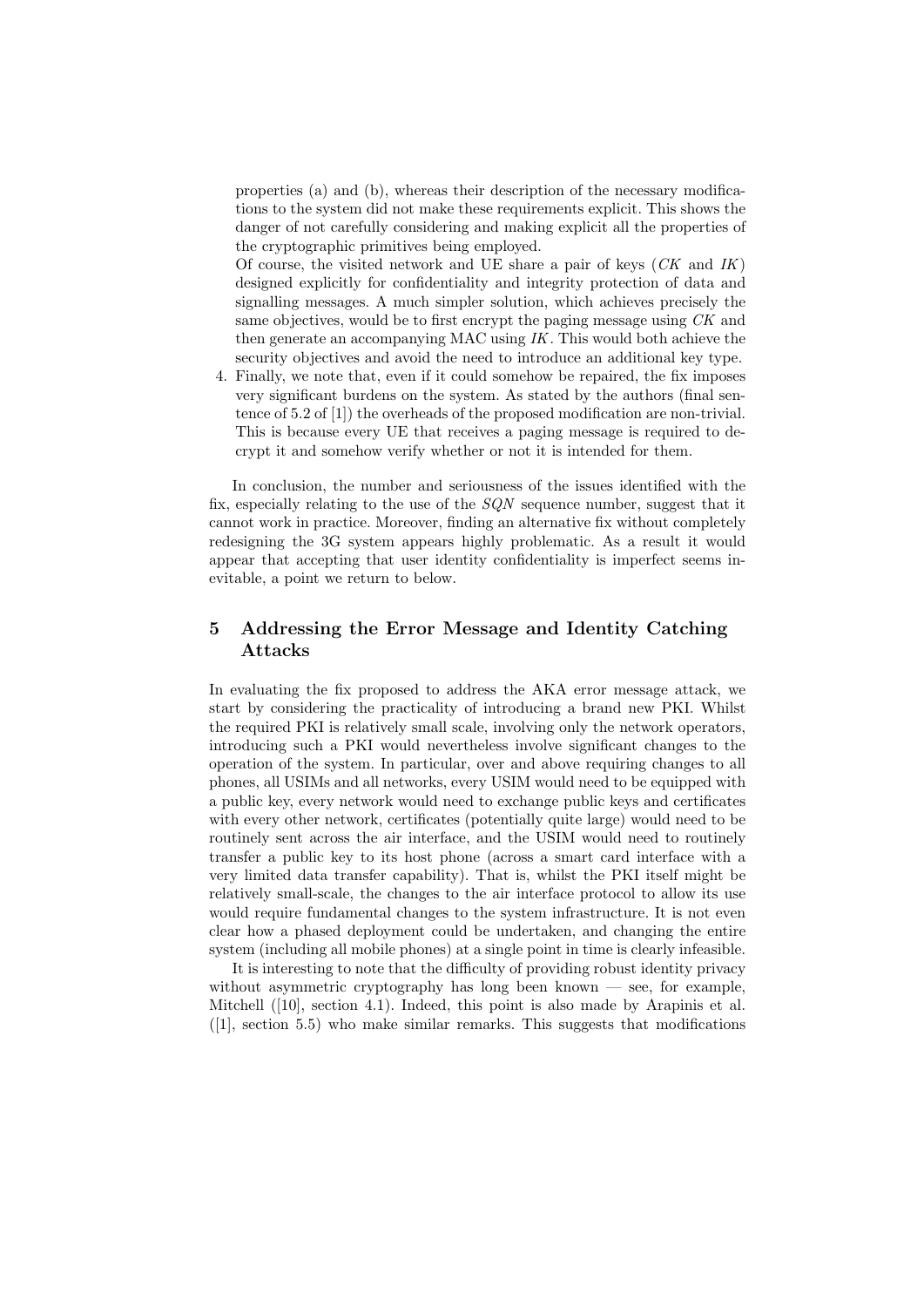analogous to the proposed fix have been considered in the past, and rejected for reasons of complexity and low pay off (a point we return to below).

Moreover, deploying the required PKI requires all networks to possess two key pairs, one for encryption/decryption and one for signature generation and verification. This is because, in general, the widely accepted principle of *key separation* (see, for example, 13.5.1 of Menezes, van Oorschot and Vanstone [8]) requires that different keys are used for different purposes. However, if sufficient care is taken, sometimes the same key pair can be securely used for both encryption and signature, although this is not without risks (see, for example, Degabriele et al. [11]).

We further note that if the private decryption key of any network is ever compromised, then security is compromised. The usual solution in a PKI is to deploy a revocation system, e.g. in the form of Certificate Revocation Lists (CRLs). However, deploying CRLs on the scale necessary would appear to be very challenging in a 3G system. Indeed, the difficulties of deploying CRLs across large networks are well-established, [12, 13].

One alternative to the proposed solution would simply be to remove the error code from the error message, or, to minimise protocol modifications, to program mobile phones to always return the same error message regardless of how AKA actually fails. This is, in any case, clearly best practice for any security protocol, i.e. if an authentication procedure fails then the only information that should be provided is that the process has failed, and not how.

Finally we note that implementing the proposed fix to mitigate IMSI catching is problematic. Requiring a UE to encrypt the IMSI it sends to the network requires the phone to have a reliable copy of the network's public key. This will, in turn, require the network to send the UE a certificate — but which one? The UE will only be able to verify a certificate signed by the USIM's home network, but the visited network will not know what this is until it has seen the IMSI. That is, the UE will not be able to encrypt the IMSI for transmission to the network until the network knows the IMSI, and hence we have a classic 'chicken and egg' problem.

## **6 Summary and Conclusions**

It would appear that the modifications proposed to address the identified privacy threats either do not work or impose a very major overhead on the network, over and above the huge cost in modifying all the network infrastructure. Very interestingly, the failures in the fixes arise despite a detailed analysis using formal techniques.

Of course, making significant changes to a protocol as widely deployed as the 3G air interface protocol is unlikely to be feasible, so the discussion here is perhaps rather moot. However, even where the fixes appear to work, in two cases significantly simpler approaches appear to have been ignored. That is, removing the error messages would mitigate the AKA error message attack (and would also conform to good practice), and it would appear that the introduction of a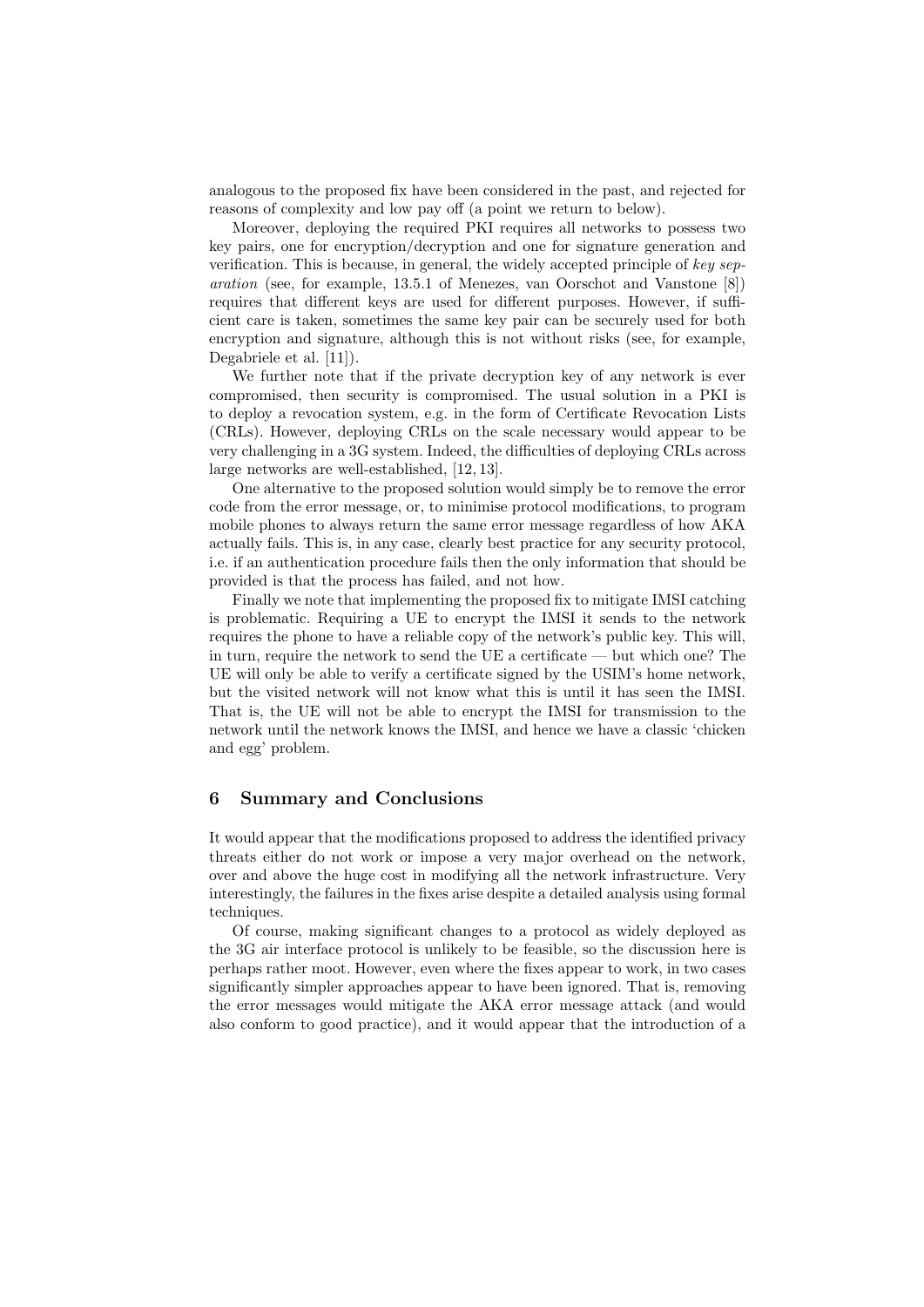new key *UK* is unnecessary. If changes are to be made, then it is vital to try to minimise their impact on the operations of the system.

Most significantly in any discussion of whether it might be worth trying to implement 'fixed up' versions of the fixes, there exist 'passive' attacks on user identity confidentiality other than those discussed thus far. For example, a malicious party wishing to discover whether or not a particular phone is present in a cell could simply inaugurate a call to the phone or send it an SMS, simultaneously monitoring messages sent across the network. If such a procedure is repeated a few times, then it seems likely to be sufficient to reveal with high probability whether a particular phone is present, especially if the network is relatively 'quiet'. Such an attack only requires passive observation of the network, and hence would be simpler to launch than attacks requiring a false base station (which is the case for all the attacks we have discussed previously). Moreover, addressing such an attack would be almost impossible.

We can thus conclude that not only are the proposed fixes highly problematic, but providing a robust form of user identity confidentiality is essentially impossible in practice. That is, if robust identity confidentiality is not achievable, then it is very unlikely to be worth the huge cost of making changes of the type proposed. The 'pay off' in mitigating some threats but not others is small relative to the overall cost of implementing them.

Finally, the practical and security issues encountered in considering the detailed implementation of the proposed modifications suggests that the use of formal tools to try to guarantee security and privacy properties should be used with great care. In particular, any such analysis should always be accompanied by an analysis of the practical working environment for the security protocol.

#### **References**

- 1. Arapinis, M., Mancini, L., Ritter, E., Ryan, M., Golde, N., Redon, K., Borgaonkar, R.: New privacy issues in mobile telephony: Fix and verification. In Yu, T., Danezis, G., Gligor, V.D., eds.: ACM Conference on Computer and Communications Security, CCS '12, Raleigh, NC, USA, October 16–18, 2012, ACM (2012) 205–216
- 2. European Telecommunications Standards Institute (ETSI): ETSI TS 133 102 V11.5.1 (2013-07): Digital cellular telecommunications system (Phase 2+); Universal Mobile Telecommunications System (UMTS); 3G Security; Security architecture (3GPP TS 33.102 version 11.5.1 Release 11). (2013)
- 3. Niemi, V., Nyberg, K.: UMTS Security. John Wiley and Sons, Chichester, England (2003)
- 4. Lee, M.F., Smart, N.P., Warinschi, B., Watson, G.J.: Anonymity guarantees of the UMTS/LTE authentication and connection protocol. Cryptology ePrint Archive: Report 2013/27 (2013)
- 5. European Telecommunications Standards Institute (ETSI): ETSI TS 125 331 V11.6.0 (2013-07): Universal Mobile Telecommunications System (UMTS); Radio Resource Control (RRC); Protocol specification (3GPP TS 25.331 version 11.6.0 Release 11). (2013)
- 6. European Telecommunications Standards Institute (ETSI): ETSI TS 121 133 V4.1.0 (2001-12): Universal Mobile Telecommunications System (UMTS); 3G Se-